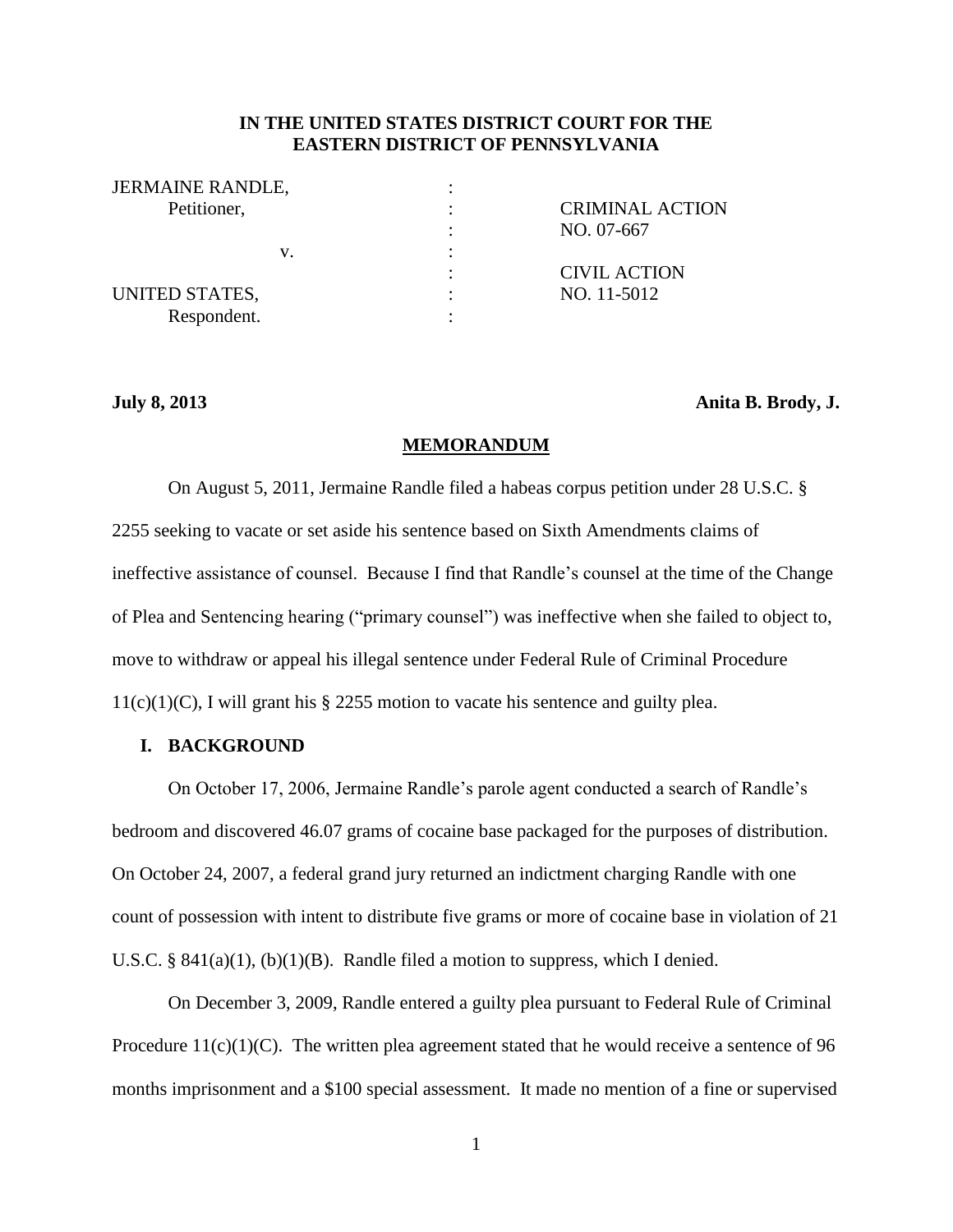release period despite the fact that the statute mandates a fine and "a term of supervised release of at least [four] years." 21 U.S.C. § 841(b)(1)(B). The Government's Change of Plea Memorandum also described the plea agreement as including only the 96 months imprisonment and \$100 special assessment.<sup>1</sup> Gov't Change of Plea Memo at 3. Although the Government identified this numerical error at the Change of Plea Hearing, it failed to identify the more glaring omission of supervised release in the written plea agreement.

Because Randle entered into a C Plea, I explained to him at the Change of Plea hearing that "[I]f I don't give you the sentence that you've agreed to, then, of course, you have a right to withdraw your plea." Transcript of Change of Plea Hearing at 11. I asked him if he understood this, and he responded affirmatively. At the time that Randle pleaded guilty, he was on parole in Pennsylvania. I explained to him that by entering a guilty plea, it would be an admission that he violated his parole. *Id.* at 12-13. When he signed the plea agreement, Randle also agreed to waive his right to appeal or collaterally attack his conviction or sentence under most circumstances. $2 \text{ I explained to him the meaning of the wavier and he responded that he}$ understood.

On March 9, 2010, Randle was sentenced to 96 months imprisonment, five years of supervised release, a \$1,000 fine and a \$100 special assessment. Randle's sentence was issued

<sup>&</sup>lt;sup>1</sup> When describing the maximum penalty under 21 U.S.C. § 841(a)(1), the Government's memorandum missed the mark yet again, stating that the maximum penalty included a three year period of supervised, when the statute calls for a minimum of four years. *Id.* at 1; 21 U.S.C. §  $841(b)(1)(B)$ .

 $2$  According to the waiver, Randle could appeal if the government appealed, or if (1) his sentence exceeded the statutory maximum for any count of conviction, (2) the sentencing judge erroneously departed upwards pursuant to the Sentencing Guidelines; or (3) the sentencing judge imposed an unreasonable sentence when exercising the Court's discretion pursuant to *United States v. Booker*, 543 U.S. 220 (2005). Plea Agreem't at 4.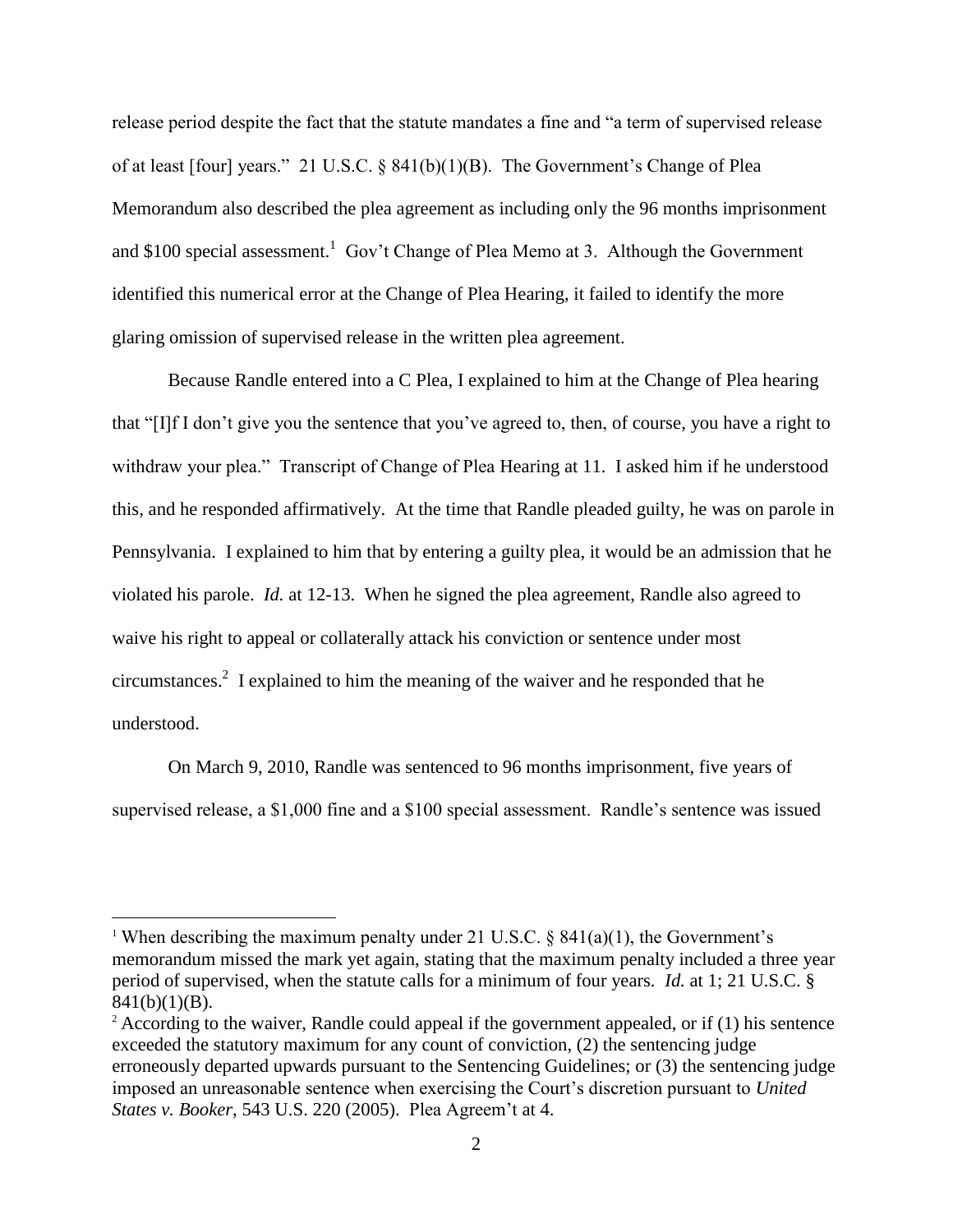on March 10, 2010, and the judgment became final 10 days later, on March 20, 2010. On March 12, 2010, Randle wrote to his primary counsel:

I am writing because I would like for you to appeal my sentence. I never agreed to 5 years probation to follow the 96 months. This is clearly a breech [sic] of contract. I have tried to contact you via e-mail as well as through my mother calling you. Please let me know if you will be handling this issue. Thank you.

Sincerely,

Jermaine Randle

Pet. Aff. Ex. A. At a hearing on March 11, 2013 regarding Randle's § 2255 petition, Randle testified that he asked his primary counsel to appeal his sentence because at the time he thought that was the proper remedy, but that essentially, he wanted "to actually fix the sentence because I felt like I got time that I didn't agree to." Transcript of March 11, 2013 Hearing, 27:23-25, 28:1- 2. He did not hear back from his primary counsel, and he asked his mother and his friend Letitia Youngblood Wood to call her. *Id.* 28:5-8. Wood stated that she reached his counsel, who said that she would be in contact with Randle. *Id.* 20:20-21. After this conversation, Wood did not hear from back from primary counsel, and could not reach her again. *Id.* 20:22-25. On April 1, 2010 Randle wrote a second letter to his primary counsel:

This is my second attempt at contacting you about my case. Could you please respond? My time to appeal is limited. If you do not plan on representing me, please let the courts know so that I may proceed Pro Se. Thank you.

Sincerely,

Jermaine Randle

Pet. Aff. Ex. B. In late March 2010, Randle's mother hired a second counsel to represent him, and paid Feinberg \$1,300. Pet. Aff. ¶ 10. Second counsel visited Randle at the Federal Detention Center in Philadelphia to discuss his case in April 2010, and assured Randle that he would challenge his federal sentence. *Id.* ¶ 11. In the late spring of 2010, Randle was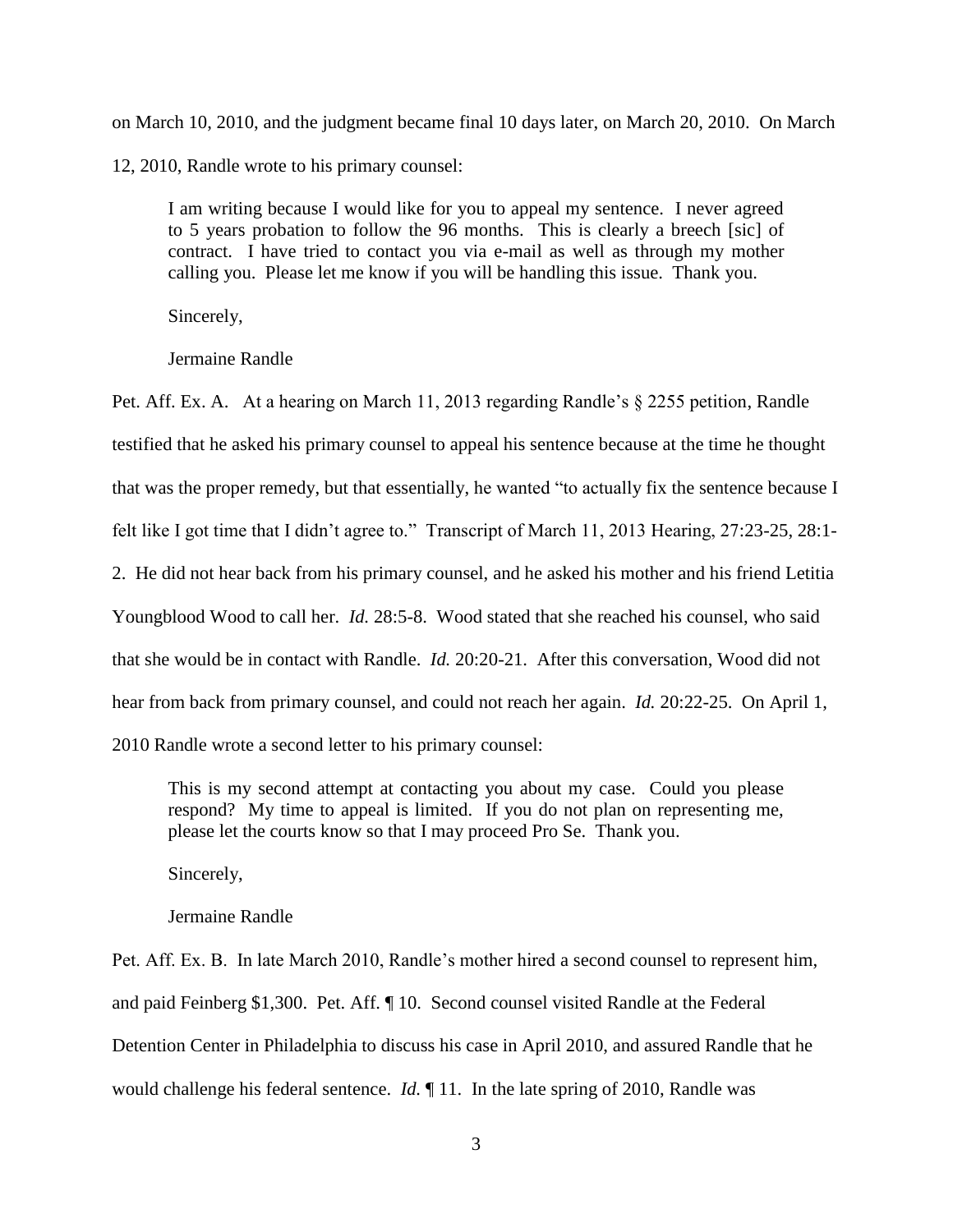transferred to the State Correctional Institution at Huntingdon, and had trouble contacting Feinberg. *Id.*  $\P$  12-13. In the fall of 2010, second counsel sent Randle a letter telling him that there was nothing he could do to help him. *Id.* ¶ 14. Randle's family hired a third counsel to represent him, paying him \$1,500. *Id.* Wade visited Randle at SCI Huntingdon on October 12, 2010 to represent Randle at his parole revocation hearing. *Id.* ¶ 15. Third counsel assured Randle that he would challenge his sentence in federal court. *Id.* Randle never heard from him again. *Id.* ¶ 16. When he tried to call his office, he was told that third counsel no longer worked there. *Id.* Randle states that in the winter of 2010 he asked at least five different attorneys to represent him, but none responded. *Id.* ¶ 17.

By January 2011, Randle endeavored to proceed *pro se*, but was denied access to the library for three weeks due to a long waiting list. Pet. Aff. ¶¶ 18, 20. The library materials at SCI Huntingdon cater to prisoners in state custody seeking to challenge their sentences under 28 U.S.C. § 2254. As a result, Randle could not find books or forms related to § 2255 petitions. *Id.* ¶ 21. In the spring of 2011 he requested a § 2255 petition from the Federal District Court. *Id.* ¶ 22. He received the form in March or April of 2011. *Id.* He ultimately filed a *pro se* habeas petition signed and dated on July 29, 2011, approximately four months after his March 20, 2011 AEDPA deadline expired. $3$ 

In his *pro se* petition, Randle argued that his plea counsel was ineffective when she failed to timely object to his sentence when it included five years supervised release. He also argued that his plea counsel was ineffective when she failed to appeal his sentence upon his request, and

<sup>&</sup>lt;sup>3</sup> The petition was signed and dated July 29, 2011, though it was not filed with this Court until August 5, 2011. Federal and Pennsylvania courts have adopted the "mailbox rule," that tolls statutes of limitations and filing deadlines on the date that prisoners give up control of court documents and deliver them to prison officials to be mailed. *Nara v. Frank*, No. 99-5, 2004 WL 825858, at \*5 (W.D. Pa. Mar. 10, 2004) (citing cases).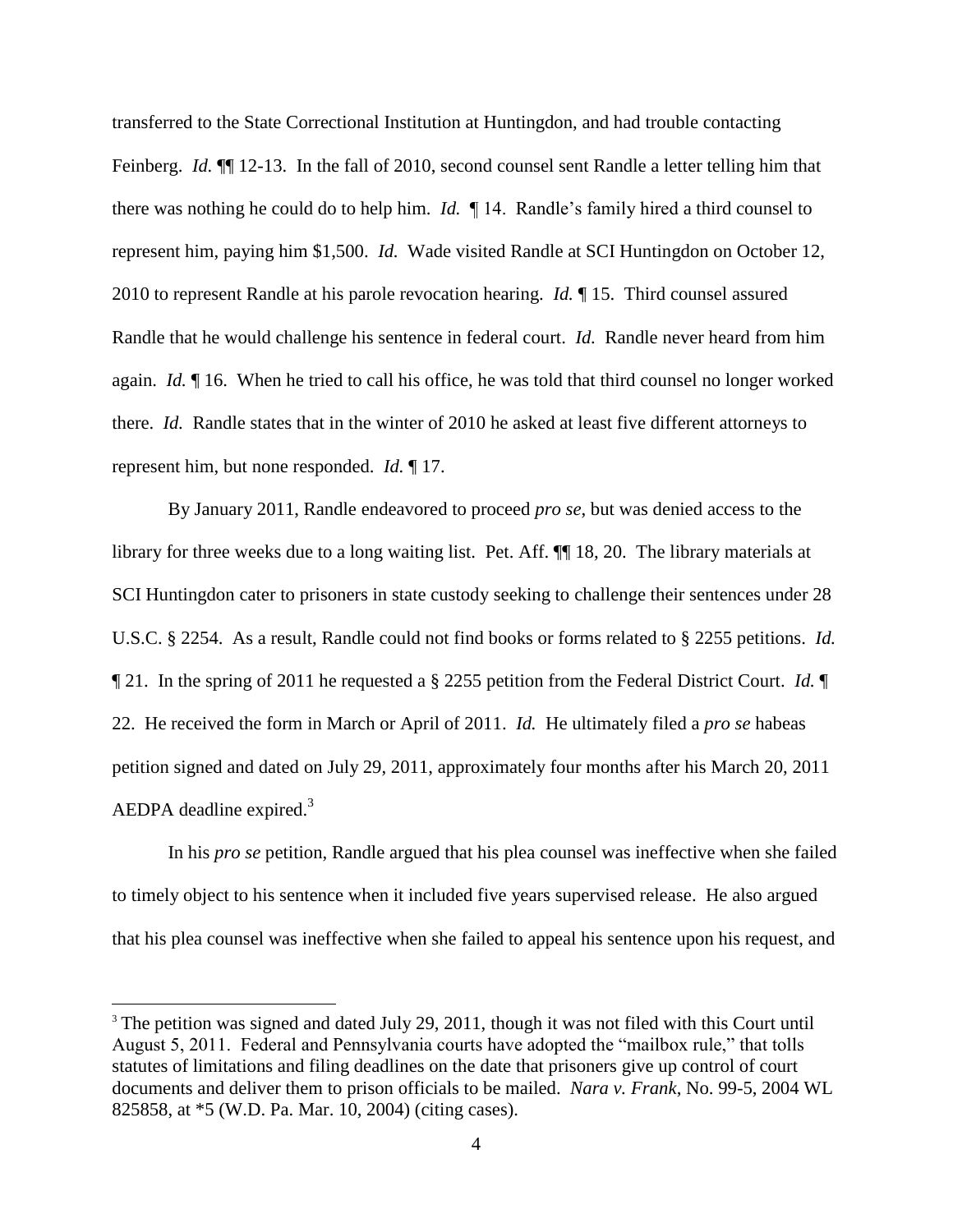that his petition should be equitably tolled due to attorney abandonment. He sought the right to withdraw his guilty plea or an evidentiary hearing on counsel's actions.

On June 15, 2012, I appointed new counsel for Randle. On September 10, 2012, Randle's counsel filed a memorandum of law in support of his petition. In this memorandum, Randle argues that (1) he is entitled to equitable tolling because he was abandoned by counsel and did not have access to the requisite legal materials; (2) his right to file a habeas petition was not waived because his plea counsel was ineffective in advising him on the meaning of his plea agreement, (3) his guilty plea was not knowing and voluntary because his plea counsel did not explain to him or negotiate with the government the impact of his guilty plea on his state parole, and because he did not realize his sentence would include a term of supervised release and a fine absent from the written plea agreement, and (4) that his plea counsel was ineffective because she failed to file an appeal when he asked her to.

On March 11, 2013, I held an evidentiary hearing. At the hearing, the Government stated

[I]n all fairness, the way the plea agreement reads . . . it's a bad plea agreement, quite frankly. It read that pursuant to  $11(c)(1)(C)$  the Government's recommendation, the agreed upon sentence was 96 months imprisonment and a \$100 special assessment. There was no talk of any supervised release. There was no indication of any fine that would be imposed. And . . . the Government is going to stand by that, Judge. I don't think we can ask this Court to impose supervised release or a fine beyond that.

Transcript of March 11, 2013 Hearing, 4:2-12. Counsel for the petitioner presented the testimony of Letitia Youngblood Wood and Randle. I requested, and the parties submitted, additional briefing on Randle's argument that his counsel was ineffective because she did not negotiate for his state sentence for his parole violation to run concurrently to his federal sentence.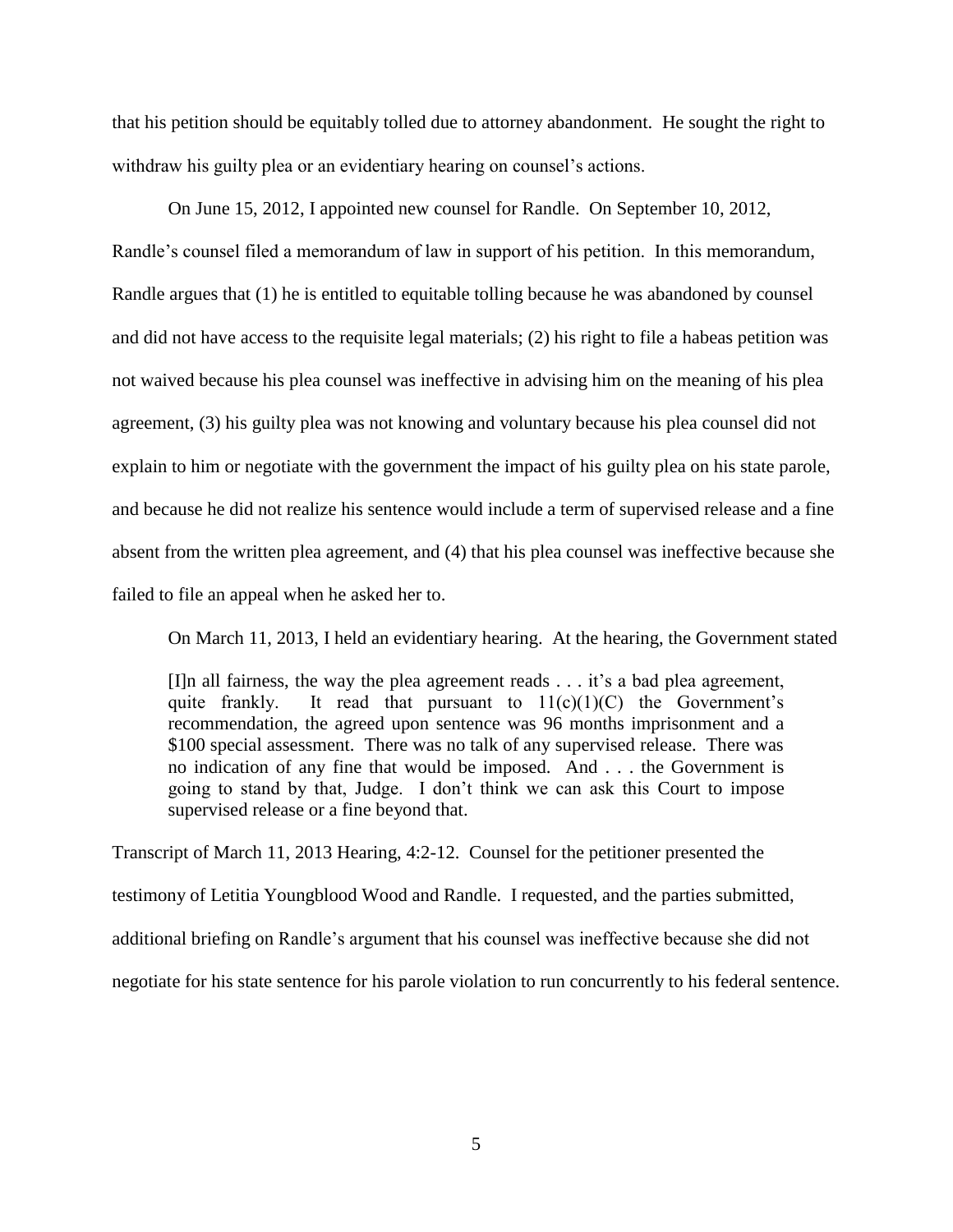## **II. DISCUSSION**

Section 2255 empowers a court to "vacate, set aside, or correct" a sentence that "was imposed in violation of the Constitution or laws of the United States." 28 U.S.C. § 2255(a). If a party is entitled to relief under § 2255(a), "the court shall vacate and set the judgment aside and shall discharge the prisoner or resentence him or grant a new trial or correct the sentence as may appear appropriate." *Id.* § 2255(b).

## **A. Equitable Tolling**

After a judgment becomes final, a prisoner has one year to file a petition for habeas corpus under the Antiterrorism and Effective Death Penalty Act of 1996 ("AEDPA"). 28 U.S.C. § 2255(f). Randle's sentence was issued on March 10, 2010, and the judgment became final 10 days later, on March 20, 2010. *See* FED. R. APP. P. 4(b)(6). Randle filed a *pro se* habeas corpus petition four and half months past the statute of limitations. He argues that he should be entitled to equitable tolling because he faced extraordinary circumstances from March 2010 until January 2011 due to attorney abandonment, and from January 2011 to March or April of 2011 due to lack of access to the necessary legal materials.

"There are no bright lines in determining whether equitable tolling is warranted in a given case." *Pabon v. Mahanoy,* 654 F.3d 385, 399 (3d Cir. 2011) *cert. denied,* 132 S. Ct. 2430 (U.S. 2012). The Third Circuit will equitably toll the running of AEDPA's habeas clock if the petitioner can establish "(1) that he has been pursuing his rights diligently, and (2) that some extraordinary circumstance stood in his way." *Pace v. DiGuglielmo*, 544 U.S. 408, 418 (2005). Both elements are required in order to qualify for equitable tolling. *Sistrunk v. Rozum*, 675 F.3d 181, 190 (3d Cir. 2012). The Supreme Court has emphasized that courts should favor flexibility over adherence to mechanical rules, taking into account the particular circumstances of each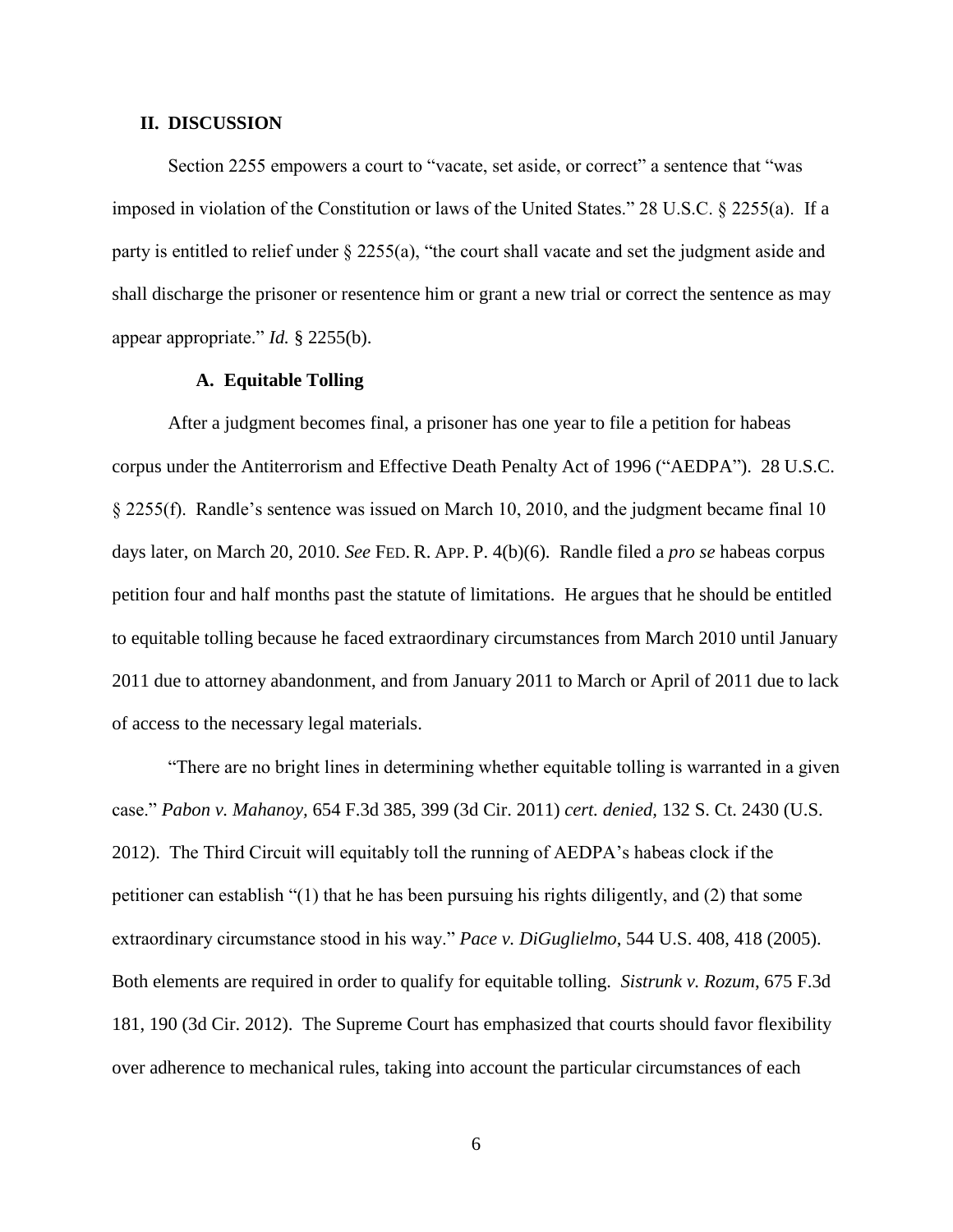petitioner to make a case-by-case decision. *Ross v. Varano*, 712 F.3d 784, 799 (3d Cir. 2013) (discussing *Holland v. Florida*, 130 S. Ct. 2549, 2563 (2010)). Although courts should use the doctrine sparingly, "equitable tolling is appropriate where the principles of equity would make the rigid application of a limitation period unfair." *Id.* "[T]he proper inquiry is *not how unusual the circumstance* alleged to warrant tolling is among the universe of prisoners, . . . *but rather how severe an obstacle it is for the prisoner* endeavoring to comply with AEDPA's limitations period." *Pabon v. Mahanoy,* 654 F.3d at 400 (emphasis in original).

### **1. Extraordinary Circumstances**

## **a. Attorney Abandonment**

The Third Circuit has recognized in certain cases that an attorney's malfeasance, combined with the petitioner's reasonable diligence to pursue his rights may warrant equitable tolling of the statute of limitations. *Ross v. Varano*, 712 F.3d 784, 800 (3d Cir. 2013); *Schlueter v. Varner*, 384 F.3d 69, 76 (3d Cir. 2004). For instance, the court found equitable tolling was warranted in a Title VII case where counsel misrepresented to his client that he had already timely filed a complaint, and by the time the client discovered that he had not done so, the statute of limitations had run. *Seitzinger v. Reading Hosp. & Med. Ctr.*, 165 F.3d 236, 239 (3d Cir. 1999). The Supreme Court addressed attorney abandonment in *Holland v. Florida* when it granted equitable tolling for a prisoner whose attorney failed to file a timely petition despite the prisoner's requests, failed to inform the prisoner about crucial state court decisions, and failed to respond to the prisoner's letters or remove himself from the case so that the prisoner could proceed *pro se*. *Holland v. Florida*, 130 S. Ct. 2549, 2563 (2010). The Court deemed the attorney's conduct "extraordinary," compared to an attorney missing a filing deadline, which is "garden variety." *Id.* at 2564. In a concurring opinion, Justice Alito distinguished attorney error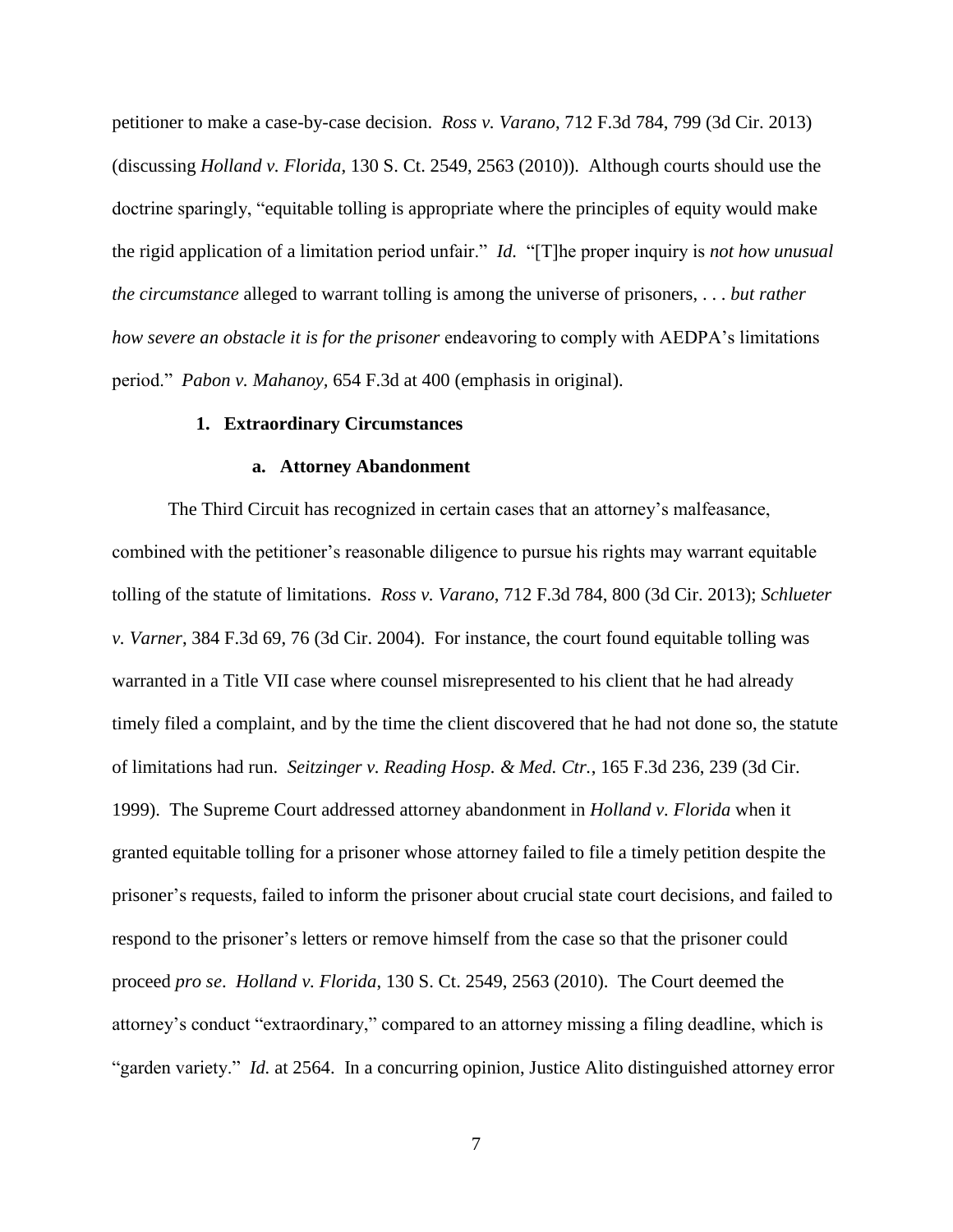from attorney abandonment. *Id.* at 2567-68. Such abandonment "would suffice to establish extraordinary circumstances beyond his control . . . a litigant cannot be held constructively responsible for the conduct of an attorney who is not operating as his agent in any meaningful sense of the word." *Id.* at 2568. In a subsequent case, the Supreme Court recognized that attorney abandonment warranted waiver of procedural default for a death row inmate who missed his window to appeal. *Maples v. Thomas*, 132 S. Ct. 912 (2012).

 Like *Holland,* the Third Circuit similarly distinguishes between attorney error and attorney abandonment, or an attorney who actively misleads his or her client. *See Nara v. Frank*, 264 F.3d 310 (3d Cir. 2001). In *Nara*, the petitioner was serving a life sentence and argued that he should be entitled to equitable tolling because of extraordinary circumstances: his mental health problems affected his ability to file a timely habeas petition, and his attorney effectively abandoned him and prevented him from filing a habeas petition on time. *Id.* at 320. The Third Circuit remanded the case back to the District Court to determine if equitable tolling should apply. On remand, the District Court found that Nara was entitled to equitable tolling because his attorney actively misled him by telling him that she would file an "appeal," he could not reach her by phone, and he tried to get his attorney to withdraw so that he could proceed *pro se*. *Nara v. Frank*, No. 99-5, 2004 WL 825858, at \*7-12 (E.D. Pa. Mar. 10, 2004). Coupled with Nara's diligence, the District Court found that extraordinary circumstances existed and equitable tolling was warranted. *Id.* at \*12. The Third Circuit affirmed the lower court's decision. *Nara v. Frank*, 488 F.3d 187 (3d Cir. 2007). Similarly, in *Ross v. Varano*, the Third Circuit equitably tolled the AEDPA deadline for a four year period from 2004 to 2008 during which the petitioner's lawyer lied to him that he filed an appeal, failed to take his phone calls, and withdrew the prisoner's appeal but failed to file a collateral post-conviction petition in its stead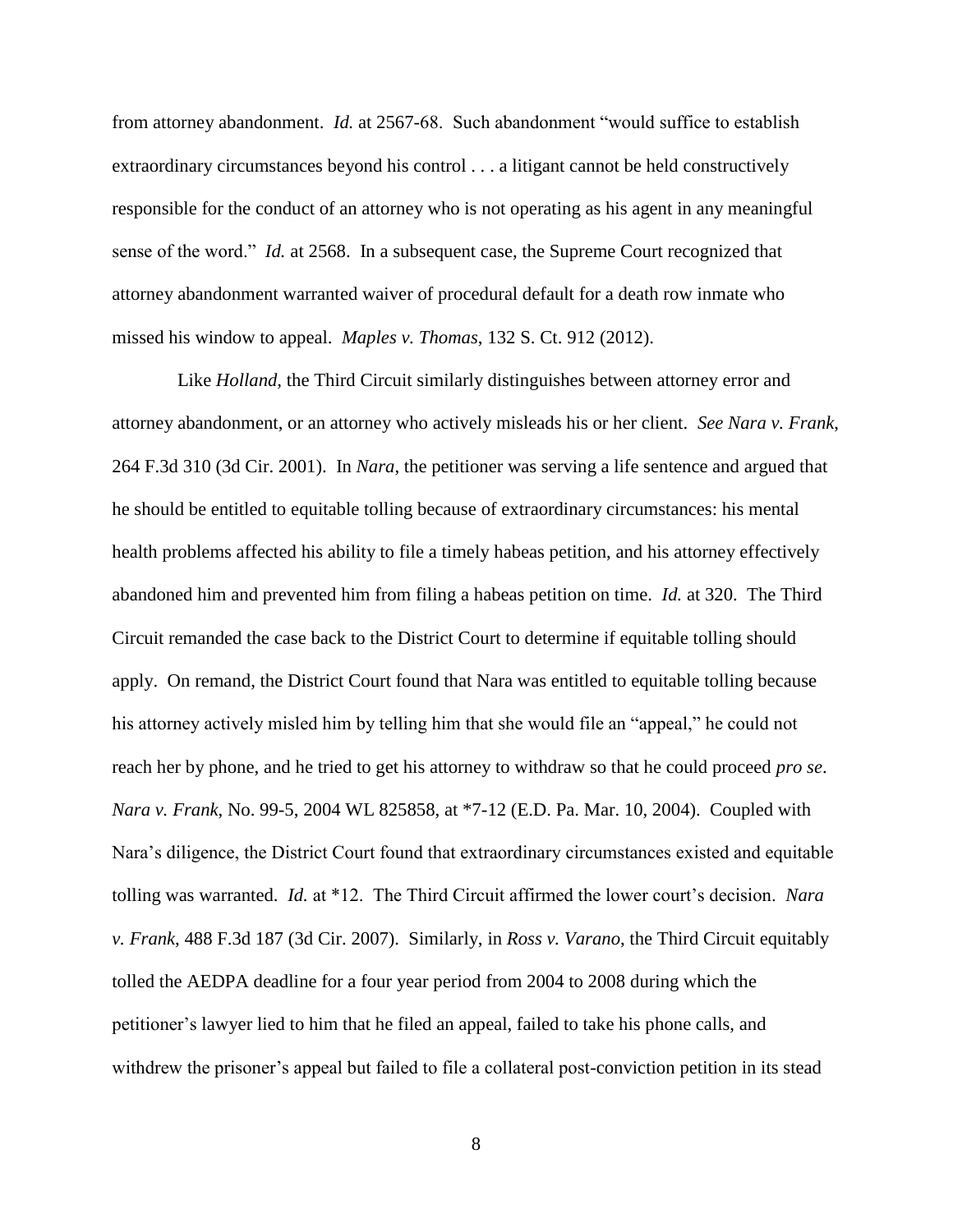despite his representations to the contrary. *Ross v. Varano*, 712 F.3d at 801. Though he did not have physical evidence, the petitioner stated that throughout the four year period he regularly and repeatedly wrote letters and called his attorney in an attempt to pursue his appeal. *Id.* at 802.

Randle was at the mercy of more than mere attorney error. He was abandoned not just by one, but three attorneys who took his money and lead him to believe that they would challenge his sentence in federal court. Randle, his friend, and his mother made repeated requests via emails, letters and phone calls to his primary counsel requesting that she appeal his sentence. Letitia Youngblood Wood made contact with counsel, who assured her that she would follow up with Randle, though she never did. Randle specifically requested that his counsel tell him if she intended to represent him, because otherwise, he wished to proceed pro se. She never responded, though she never withdrew her representation, and therefore continued to receive notices related to the case sent by the court. Next, Randle was affirmatively led to believe that second counsel would challenge his federal sentence, only to be told months later that Feinberg could not help him. Finally, third counsel promised Randle that he would challenge his federal sentence, only to disappear and never be heard from again. Randle reached out to at least five other attorneys after this, asking them to represent him, but none responded. The active misrepresentations the attorneys made, coupled by their utter abandonment constitute an extraordinary circumstance that prevented Randle from pursuing his habeas petition from March 2010 to January 2011.

#### **b. Access to Library and Materials**

From January 2011 until April 2011, Randle claims he was denied library access, and then lacked the necessary forms to file a petition. Limited access to prison law libraries alone does not rise to the level of extraordinary circumstances. *See Young v. Piazza*, No. 06-1993, 2006 WL 3762004, \*4 (E.D. Pa. Dec. 19, 2006) (finding no equitable tolling for petitioner who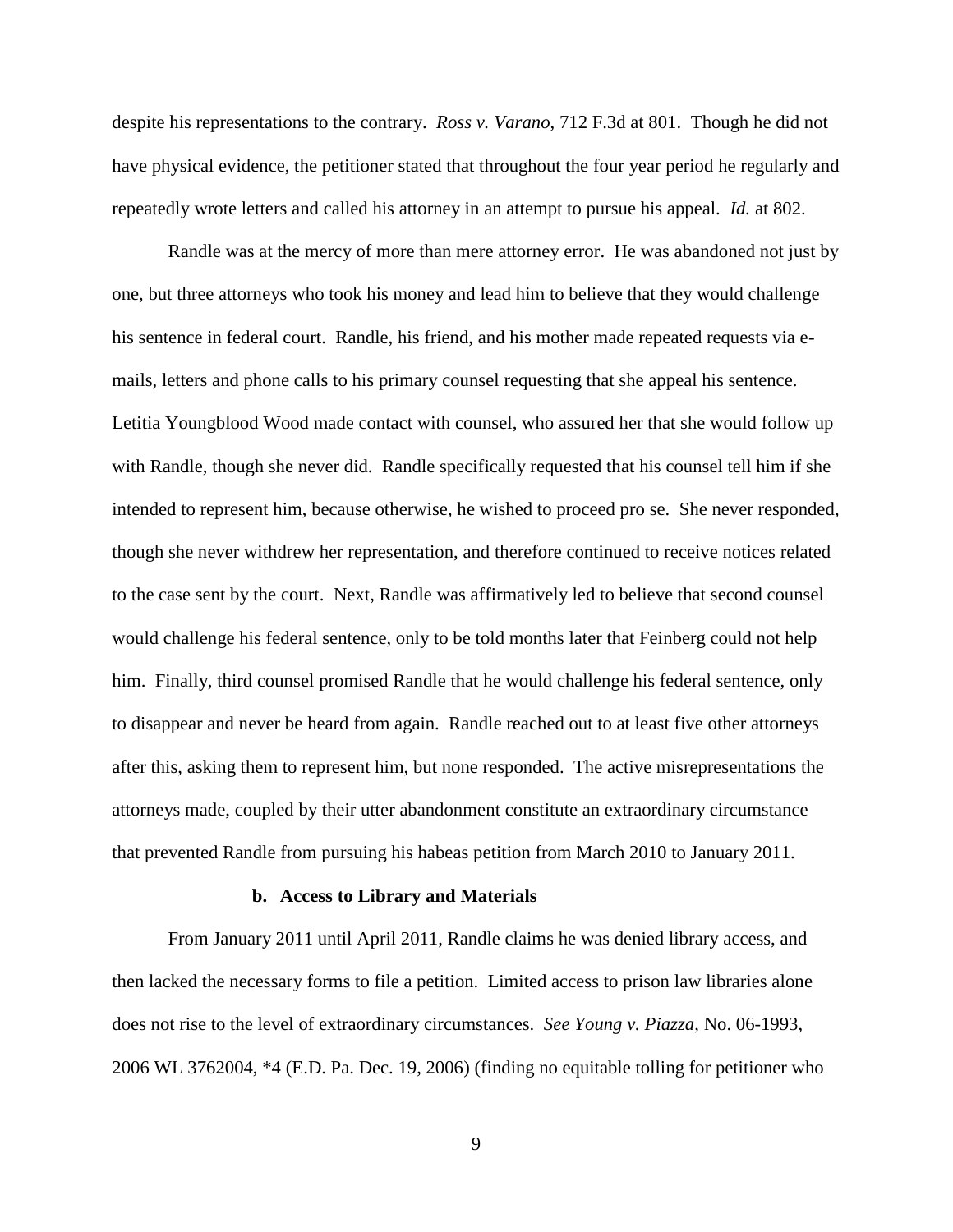conceded he had at least limited access to the library during the one-year period); *Perry v. Vaughn,* No. 02-839, 2003 WL 22391236, at \*4 (E.D. Pa. Oct. 17, 2003) (finding that a lockdown and limited library access alone did not qualify for equitable tolling). However, a complete lack of access to the library can rise to the level of extraordinary circumstances if the petitioner can demonstrate that those circumstances "actually impeded his ability to file a timely petition." *Perry v. Vaughn*, 2003 WL 22391236, at \*4. Lack of access to the appropriate legal forms can also rise to the level of an extraordinary circumstance. *Pabon v. Mahanoy*, 654 F.3d 385, 401 (3d Cir. 2011) (finding that petitioners "inability to read understand English, combined with denial of access to translation or legal assistance, can constitute extraordinary circumstances that trigger equitable tolling"); *Butler v. Walsh*, 846 F. Supp. 2d 324, 330 (E.D. Pa. 2012) (finding that prisoner's lack of access to habeas forms, and prison officials actively preventing delivery of the forms to the petitioner constituted an extraordinary circumstance); *George v. Lamas*, No. 11-1462, 2012 WL 4506077, at \*5 (M.D. Pa. Oct. 2, 2012) (finding that petitioner was entitled to equitable tolling for filing his petition 10 days late when he received the necessary forms a month after asking the Clerk's office for them, and mailed the petition five days after receiving the forms). *But see Rios v. Tennis*, No. 05-6640, 2008 WL 2952352 (E.D. Pa. July 29, 2008) (finding that "[i]t was not necessary for Petitioner to await proper habeas forms in order to file his federal habeas petition.").

Randle was denied access to the library for three weeks while he was on the waiting list. He did not even have limited access during this period. Once he did have access to the library, he could not find books or forms related to § 2255 petitions. This is unsurprising considering that Randle was at a state correctional facility, where prisoners would be much more likely to file § 2254 petitions. Randle requested § 2255 forms from the district court and received them in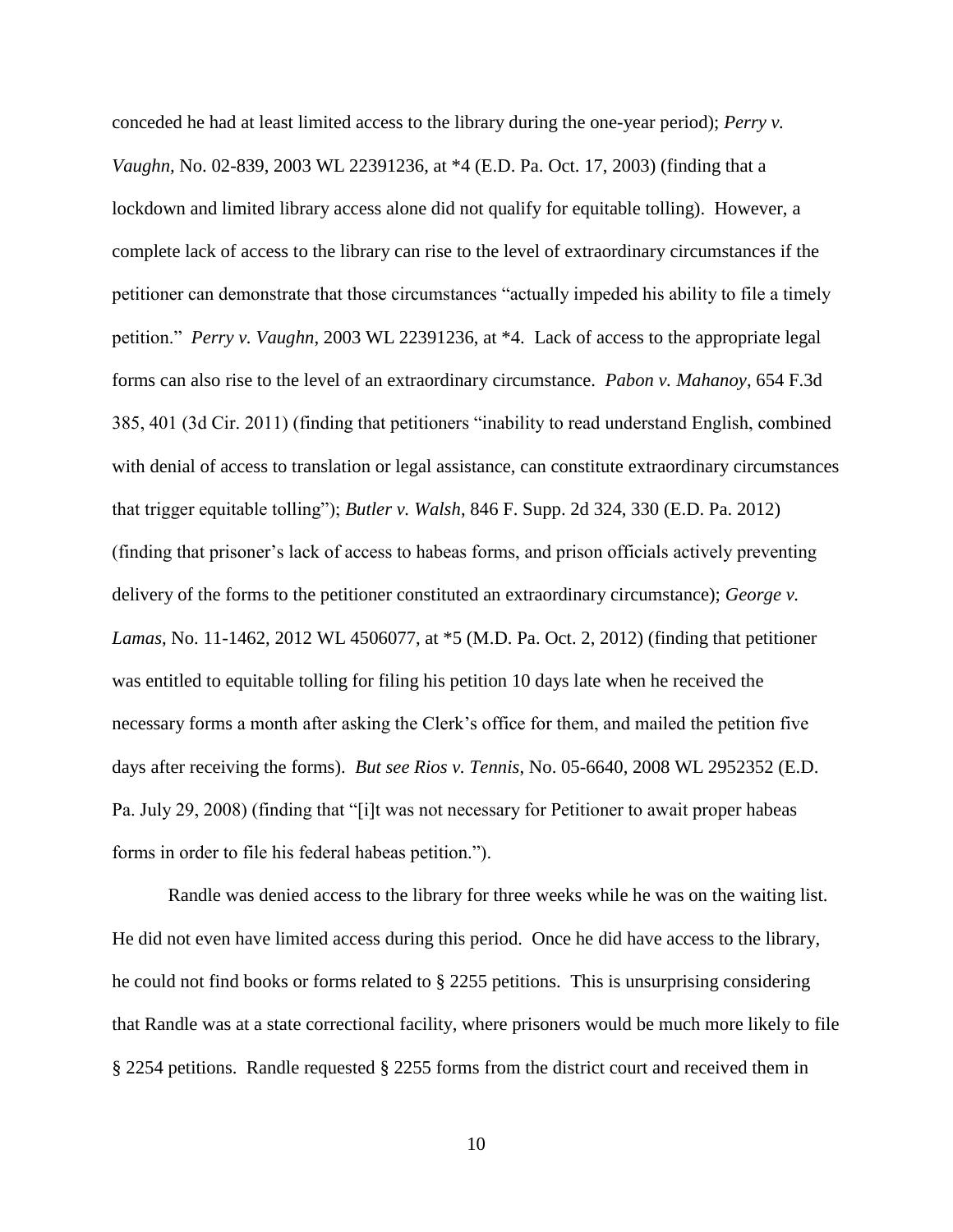March or April of 2011. His complete lack of access to relevant § 2255 materials during this period of time constitute an extraordinary circumstance that warrants equitable tolling for this period of time.

## **2. Reasonable Diligence**

The U.S. Supreme Court has ruled that "reasonable diligence" is required for equitable tolling purposes, not "maximum feasible diligence." *Holland,* 130 S. Ct. at 2564. Courts use a subjective test to determine whether a petitioner has exercised reasonable diligence in light of the particular circumstance of the case. *Ross v. Varano,* 712 F.3d at 799. Even a petitioner proceeding pro se must meet the "reasonable diligence" inquiry despite his lack of legal knowledge or training. *Id.* at 799-800. In *Ross*, the court found that the petitioner demonstrated perseverance and diligence when he tried to contact his attorney by letter and phone over a four year period about his appeal, despite the fact that he had no records of the correspondence. *Id.* at 801-02. The court rejected the Commonwealth's argument that the petitioner lacked diligence, noting that it was unreasonable to "expect Herculean efforts on the part of a lay person who is a convicted and incarcerated prisoner of limited cognitive abilities, and whose every attempt to pursue his appeal has been thwarted." *Id.* at 802.

Based on the circumstances presented in this case, Randle exhibited reasonable diligence. Immediately upon being sentenced he recognized that he did not receive the sentence he specifically agreed to in his written plea agreement and immediately attempted to contact his attorney, asking her to take action. When Randle could not reach her, he enlisted his friend and mother to try to contact her. He then paid two other attorneys, each of whom promised to help him and then abandoned him. Still persistent, he contacted at least five attorneys to take his case, to no avail. Once he realized he was on his own, he tried to gain access to the library, and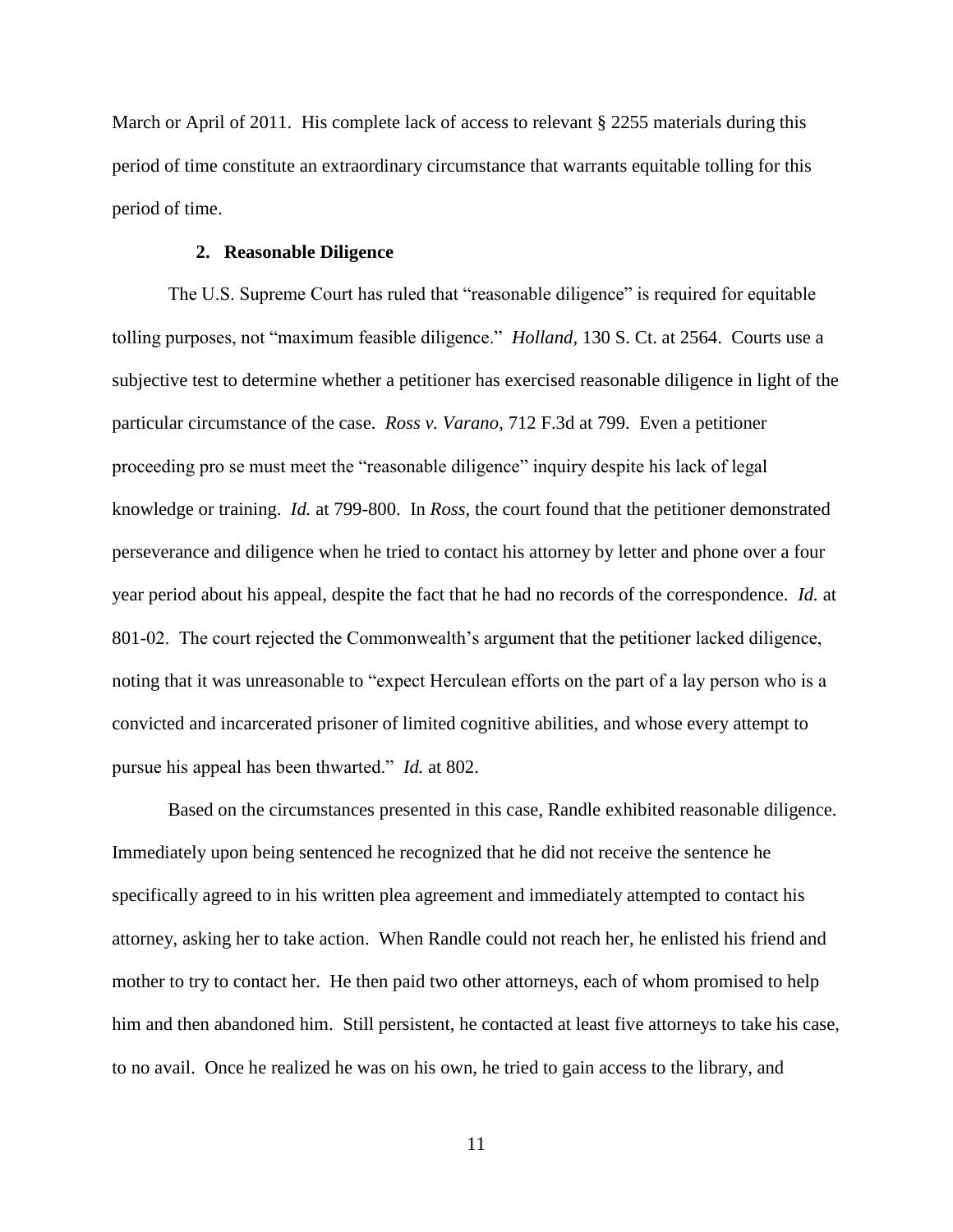materials necessary to file his petition. When he finally received the correct form by April 2011, he submitted a habeas petition dated July 29, 2011, complete with a memorandum in support of his petition with exhibits, received by the court on August 5, 2011. His petition was wellreasoned with citations to applicable case law. As an incarcerated prisoner with limited resources at his disposal and a modest educational background,<sup>4</sup> I find that Randle demonstrated reasonable diligence in his attempts to retain counsel, and ultimately, represent himself in a credible case when treated so shabbily by the AUSA and his own attorneys. Therefore I will grant equitable tolling of the AEDPA statute of limitations. Randle's petition is properly before this court.

## **B. Breach of the C Plea**

 $\overline{a}$ 

In Randle's pro se habeas memorandum, he argues that his counsel was ineffective when she failed to object to his sentence, file a motion to have his guilty plea withdrawn, or appeal when I gave him an illegal sentence. In his subsequent counseled memorandum, he argues (1) that he did not waive his right to file a habeas petition despite signing a waiver in his plea agreement, (2) that he did not knowingly and voluntarily enter his guilty plea because his attorney and the court failed to explain to him that he would receive a term of supervised release and (3) that his counsel was ineffective when she failed to inform him that by pleading guilty he could face a consecutive state sentence. Because I will grant Randle's claim for ineffective assistance of counsel concerning the withdrawal of his guilty plea and failure to appeal his sentence, I need not reach the merits of his other claims.

<sup>4</sup> Randle's Presentence Investigation Report states that he was expelled from West Philadelphia Catholic High School in March of 1996 for poor conduct. He was transferred to John Bartram Human Services High School, but withdrew in May of 1998, in eleventh grade. He later participated in a residential program at The Glen Mills School and earned his GED in 1998. At SCI Huntingdon he completed nine education courses in the areas of science and business. Presentence Investigation Report at  $\P$  63-66.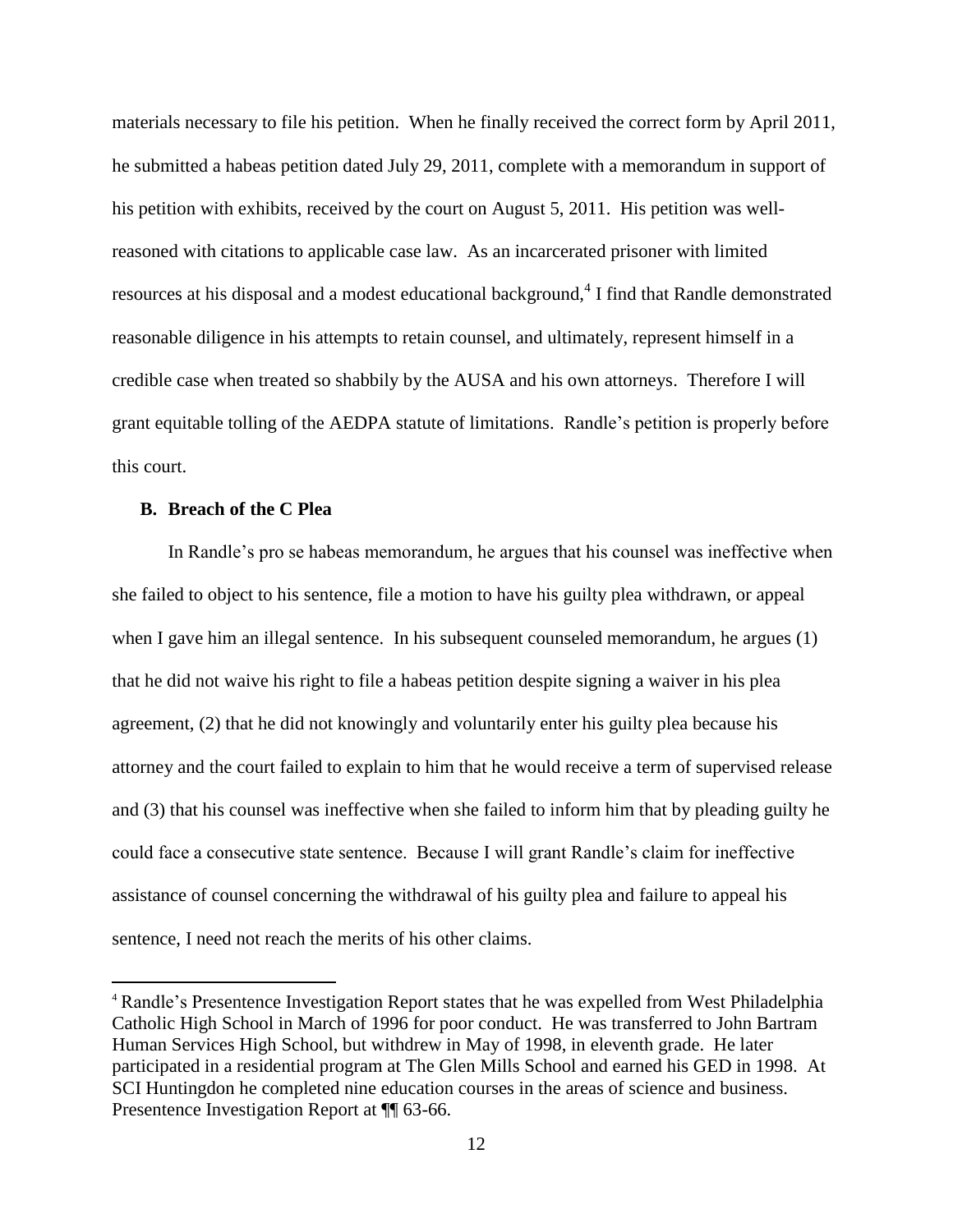To prevail on an ineffective assistance of counsel claim, a petitioner must meet the *Strickland* standard; specifically, a petitioner must show both deficient performance by counsel and prejudice. *Strickland v. Washington,* 466 U.S. 668, 687 (1984). "Surmounting *Strickland*'s high bar is never an easy task." *Padilla v. Kentucky,* 130 S. Ct. 1473, 1485 (2010). A party raising an ineffective assistance of counsel claim in a § 2255 Petition holds the burden of proving his or her claims. *United States v. Otero,* 502 F.3d 331, 333 (3d Cir.2007). Randle must "sustain[ ] his contentions by a preponderance of the evidence." *Wright v. United States,* 624 F.2d 557, 558 (5th Cir.1980).

To demonstrate that counsel's performance was deficient, Randle must prove that counsel's performance "fell below an objective standard of reasonableness," and that "there is a reasonable probability that, but for counsel's unprofessional errors, the result of the proceeding would have been different." *Strickland,* 466 U.S. at 688, 694. This test applies to claims that counsel was constitutionally ineffective for failing to file a notice of appeal. *Roe v. Flores-Ortega*, 528 U.S. 470, 477 (2000). "[A] lawyer who disregards specific instructions from the defendant to file a notice of appeal acts in a manner that is professionally unreasonable." *Id.* This is because filing an appeal is a ministerial task, and a lawyer's failure to do so, at the request of his or her client, reflects inattention to the defendant's wishes rather than a strategic decision. *Id.*

Randle specifically asked his counsel to appeal his sentence through e-mails, letters, and calls from his friend and mother. He could not have been clearer when he wrote to his plea counsel, "I am writing because I would like for you to appeal my sentence. I never agreed to 5 years probation to follow the 96 months. This is clearly a breech [sic] of contract." Pet. Aff. Ex. A. Even if his counsel somehow failed to receive this letter in the mail, Letitia Youngblood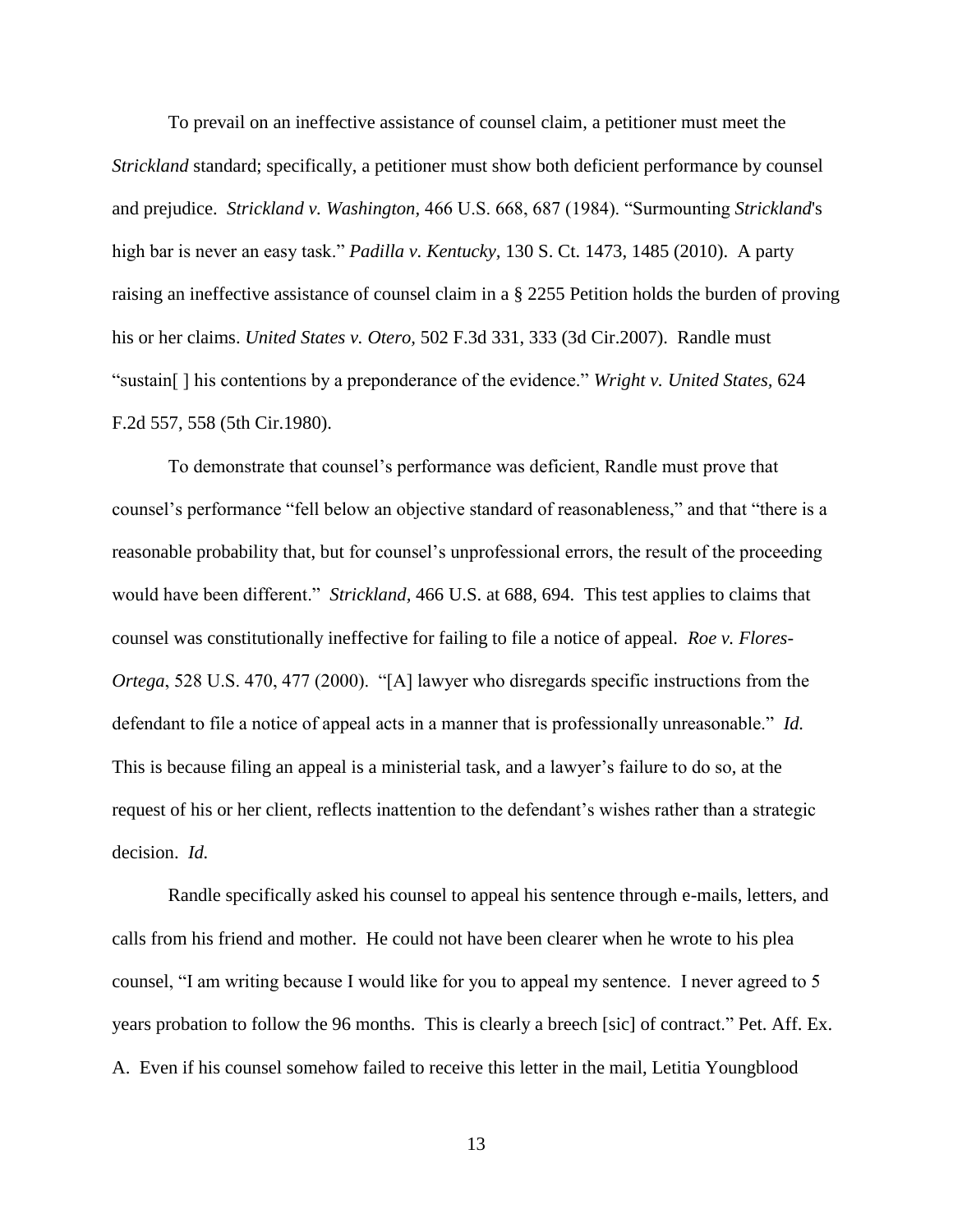Wood testified that she called and spoke with her, and she told Wood that she would contact Randle. Plea counsel's failure to appeal therefore constitutes constitutionally deficient performance. This conduct "mandates a presumption of prejudice because the adversary process itself has been rendered presumptively unreliable." *Roe,* 528 U.S. at 471.

Randle's counsel was also deficient in her failure to object to the sentence or file a motion to withdraw Randle's plea on the basis that the sentence breached the plea agreement. Randle entered into a guilty plea agreement pursuant to Federal Rule of Criminal Procedure  $11(c)(1)(C)$ . In a C Pleas, the government agrees that a certain sentencing range applies, and the recommendation binds the court once it accepts the plea agreement.<sup>5</sup> FED. R. CRIM. P.  $11(c)(1)(C)$ ). If the District Court does not accept the sentencing agreement, the defendant must be allowed to withdraw his or her guilty plea. FED. R. CRIM. P.  $11(c)(5)(B)$ . Thus, once a plea agreement with a sentencing stipulation is agreed to by the parties and accepted by the Court, it must be enforced at sentencing. *U.S. v. Bernard,* 373 F.3d 339, 344 (3d Cir. 2004) (finding that a sentencing court may accept a plea agreement where the parties stipulate to sentences, or sentencing factors that would otherwise contravene the sentencing guidelines because Rule 11(c) takes precedence). I specifically advised Randle of this remedy when I took his guilty plea.

Plea agreements are contractual, and therefore analyzed under contract law standards. *U.S. v. Gilchrist*, 130 F.3d 1131, 1134 (3d Cir. 1997) (citing *United States v. Moscahlaidis*, 868 F.2d 1357, 1361 (3d Cir. 1989)). Therefore, the imposition of an additional condition on a C Plea breaches the agreement. In *Gilchrist*, as in this case, the defendant entered into a C Plea

<sup>&</sup>lt;sup>5</sup> Federal Rule of Criminal Procedure  $11(c)(1)(C)$  dictates that, "... If the defendant pleads guilty or nolo contendere to either a charged offense or a lesser or related offense, the plea agreement may specify that an attorney for the government will agree that a specific sentence or sentencing range is the appropriate disposition of the case, or that a particular provision of the Sentencing Guidelines, or policy statement, or sentencing factor does or does not apply (such a recommendation or request binds the court once the court accepts the plea agreement)."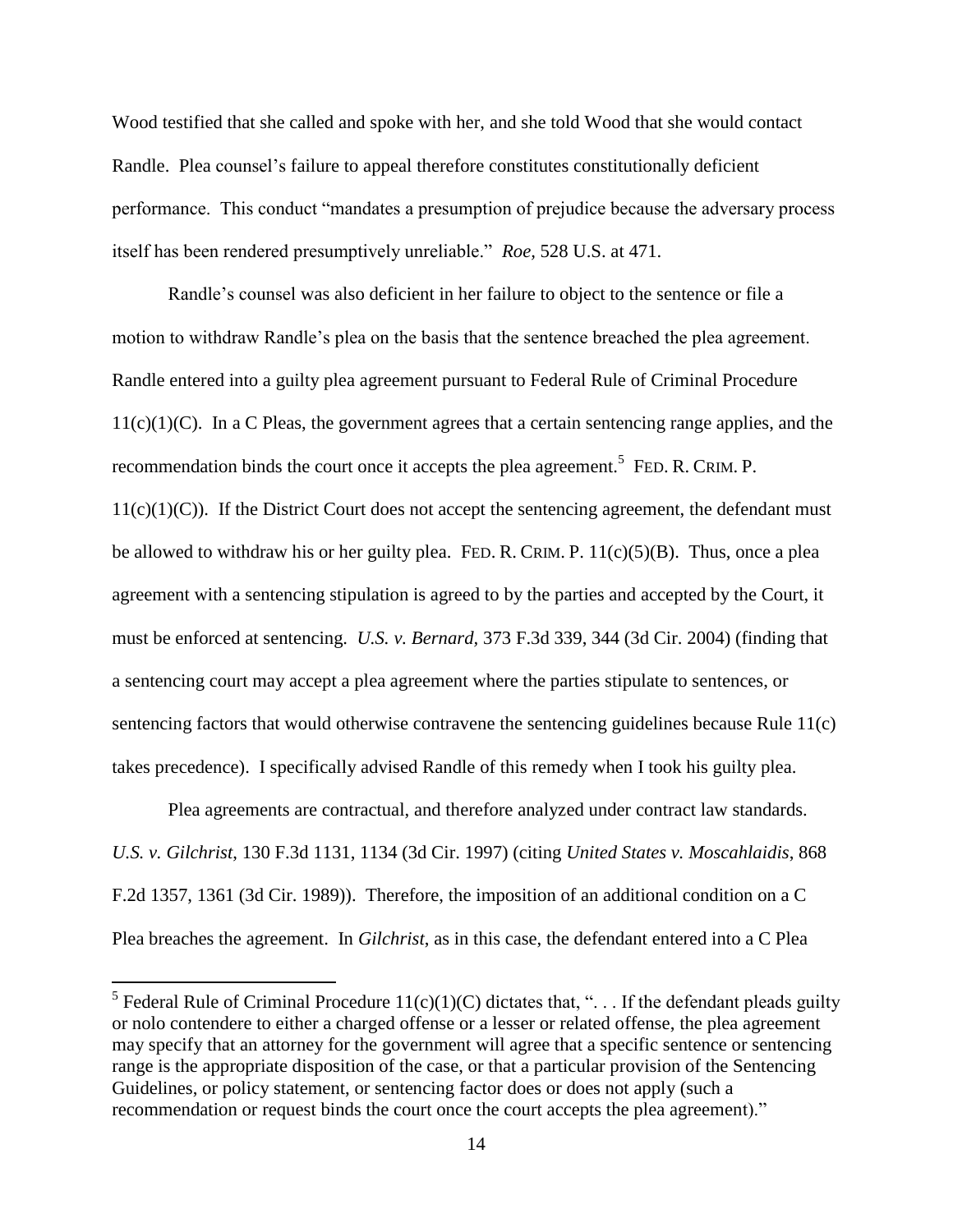that did not include a period of supervised release—just a sentence of nine months of imprisonment, one month of home confinement, a fine, and an assessment. *Id.* at 1132. The court sentenced Gilchrist to nine months of imprisonment, a fine, an assessment, and a one year period of supervised release, including one month of home confinement. *Id*. The Third Circuit found that even if home confinement is usually accompanied by a period of supervised release, the defendant did not reasonably expect to receive the additional year of supervised release. *Id.* at 1134. Therefore, the court remanded the case back to the district court to determine the appropriate remedy—either specific performance of the plea agreement, or providing the defendant the opportunity to withdraw his plea. *Id.* at 1136. Similarly, the Eleventh Circuit vacated a district court's sentence when it imposed five years of supervised release on a prisoner whose C Plea agreement made no mention of supervised release. *U.S. v. Vallejo*, 463 Fed. App'x. 849 (11th Cir. 2012).

I imposed an illegal sentence on Randle that clearly departed from the terms of the plea agreement that he entered pursuant to Rule  $11(c)(1)(C)$ . The imposition of an additional condition of supervised release and fine breached the plea agreement, as Randle argued in his pro se petition. Randle recognized the error immediately, and even the Government has since conceded that Randle's sentence breached his plea agreement. Randle's counsel appears not to have noticed the error, evident from her failure to object to my sentence or challenge it in any way.<sup>6</sup> Even after Randle wrote to initial counsel alerting her to the error, she failed to respond,

<sup>6</sup> Randle's counsel did not object to the addition of supervised release at sentencing, calling into question not only her own familiarity with her client's plea agreement, but also whether she adequately explained the plea agreement to Randle so that he could enter into the plea agreement knowingly and voluntarily. The Fourteen Amendment's Due Process Clause permits a guilty plea only if it is knowing and voluntary. *Boykin v. Alabama*, 395 U.S. 238, 242 (1969). The confusion surrounding the error-ridden plea agreement casts doubt as to whether Randle entered his guilty plea knowingly and voluntarily. *See Houmis v. United States*, 558 F.2d 182, 186 (3d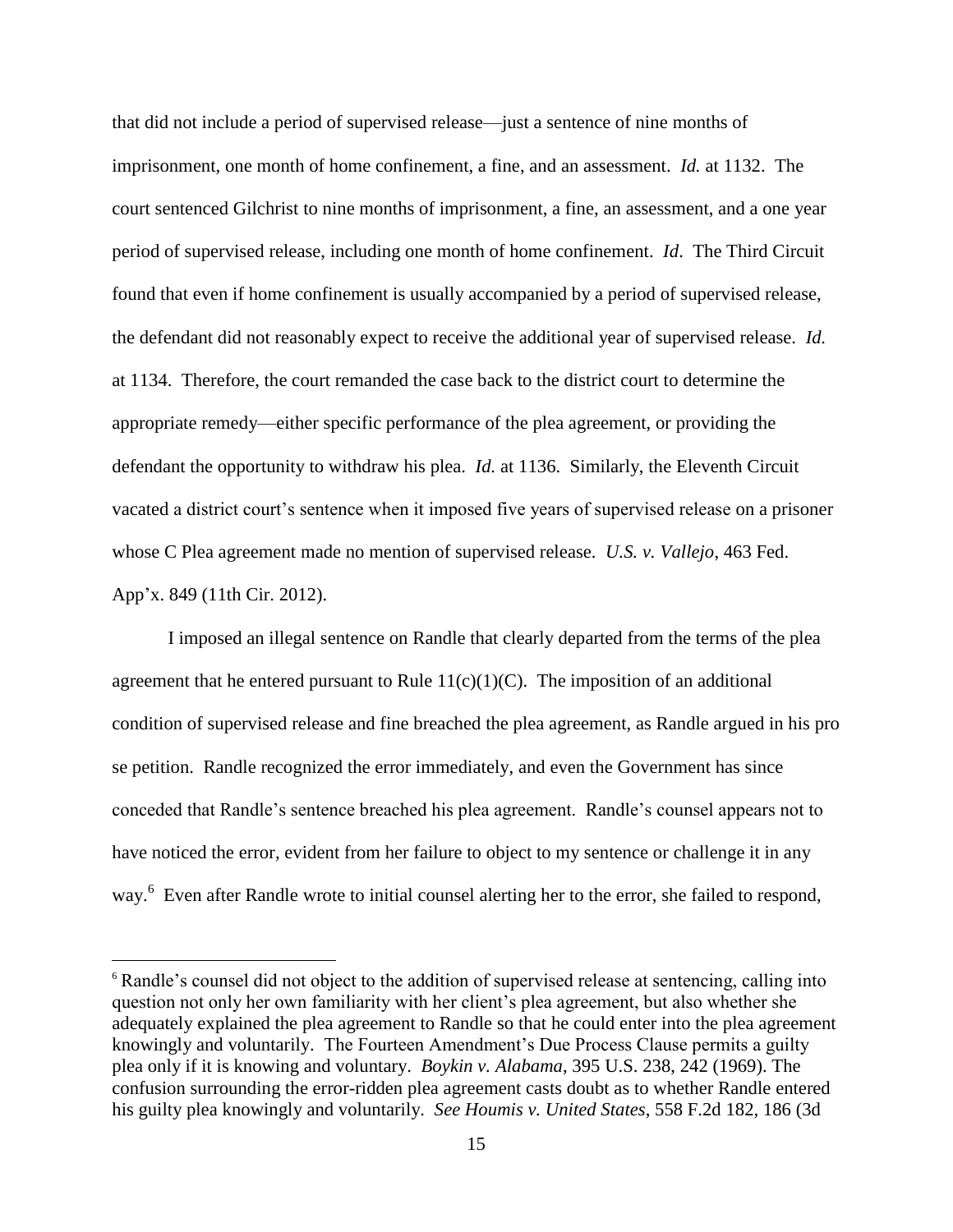and allowed his window of appeal to pass. This behavior "fell below an objective standard of reasonableness." *Strickland,* 466 U.S. at 688. Furthermore, the ineffectiveness prejudiced Randle, because "there is a reasonable probability that, but for counsel's unprofessional errors, the result of the proceeding would have been different." *Id.* at 694. While counsel cannot be deemed ineffective for failing to raise a meritless claim, here the sentence clearly breached the written plea agreement. *Werts v. Vaughn*, 228 F.3d 178, 203 (3d Cir. 2000). The only thing that stood in the way of Randle's attentiveness to the error and diligence in his attempts to challenge his incorrect sentence was his attorney's neglect. Surely, had she realized the error or learned of it by responding to Randle's communications, she would have complied with her client's request to appeal or move to withdraw the guilty plea on the basis of the breach. Upon recognizing my error, I would have given Randle the opportunity to withdraw his guilty plea. Therefore, Randle's counsel's ineffectiveness prejudiced him, and he is entitled to have the opportunity to withdraw his guilty plea.

## **C. Waiver**

 $\overline{a}$ 

As a final matter, the Government argues that Randle could not bring a habeas petition because he signed a waiver that limited his appellate rights, and his claims fall under the waiver. Criminal defendants may waive their right to appeal or collaterally attack their sentences through habeas petitions. *U.S. v. Mabry*, 536 F.2d 231, 236 (3d Cir. 2008). The waiver was part of the written plea agreement, and by signing the plea agreement, Randle agreed to the waiver. Because Randle's guilty plea was entered pursuant to Rule 11(c)(1)(C), however, I instructed him wholly outside of the plea agreement that he had a right to withdraw his plea if I did not give

Cir. 1977) (petitioner was given the opportunity to withdraw his guilty plea where the court found sufficient confusion in the record as to petitioner's understanding of the terms of the plea).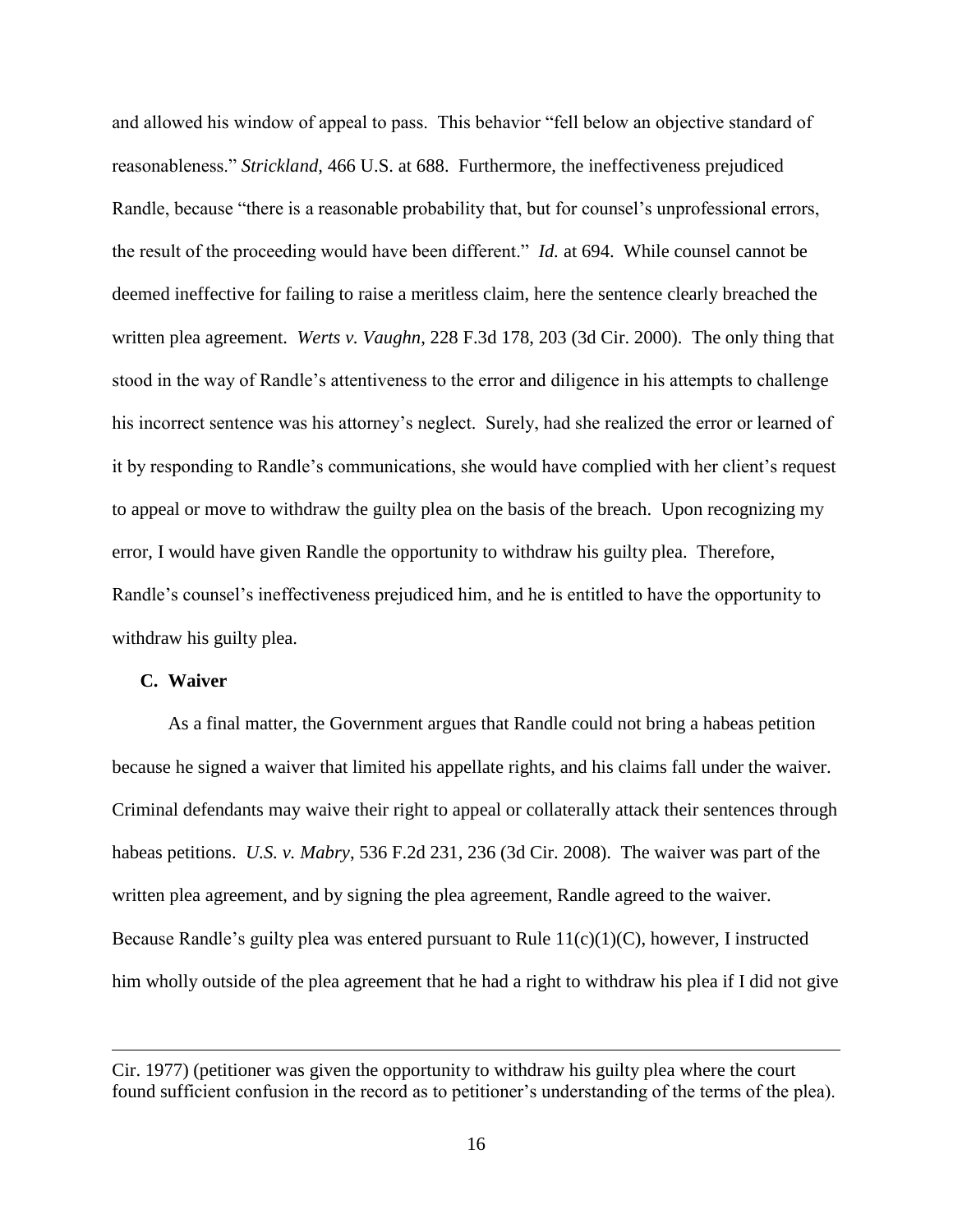him the sentence he agreed to. Because he challenges his sentence on this basis, the waiver does not apply.

# **III.CONCLUSION**

For the foregoing reasons, I will grant Randle's § 2255 motion to vacate his conviction and guilty plea, and reinstate his right to trial by jury.

> \_\_\_\_\_/s/ Anita B. Brody\_\_\_\_\_\_\_\_\_\_\_\_\_\_\_\_ ANITA B. BRODY, J.